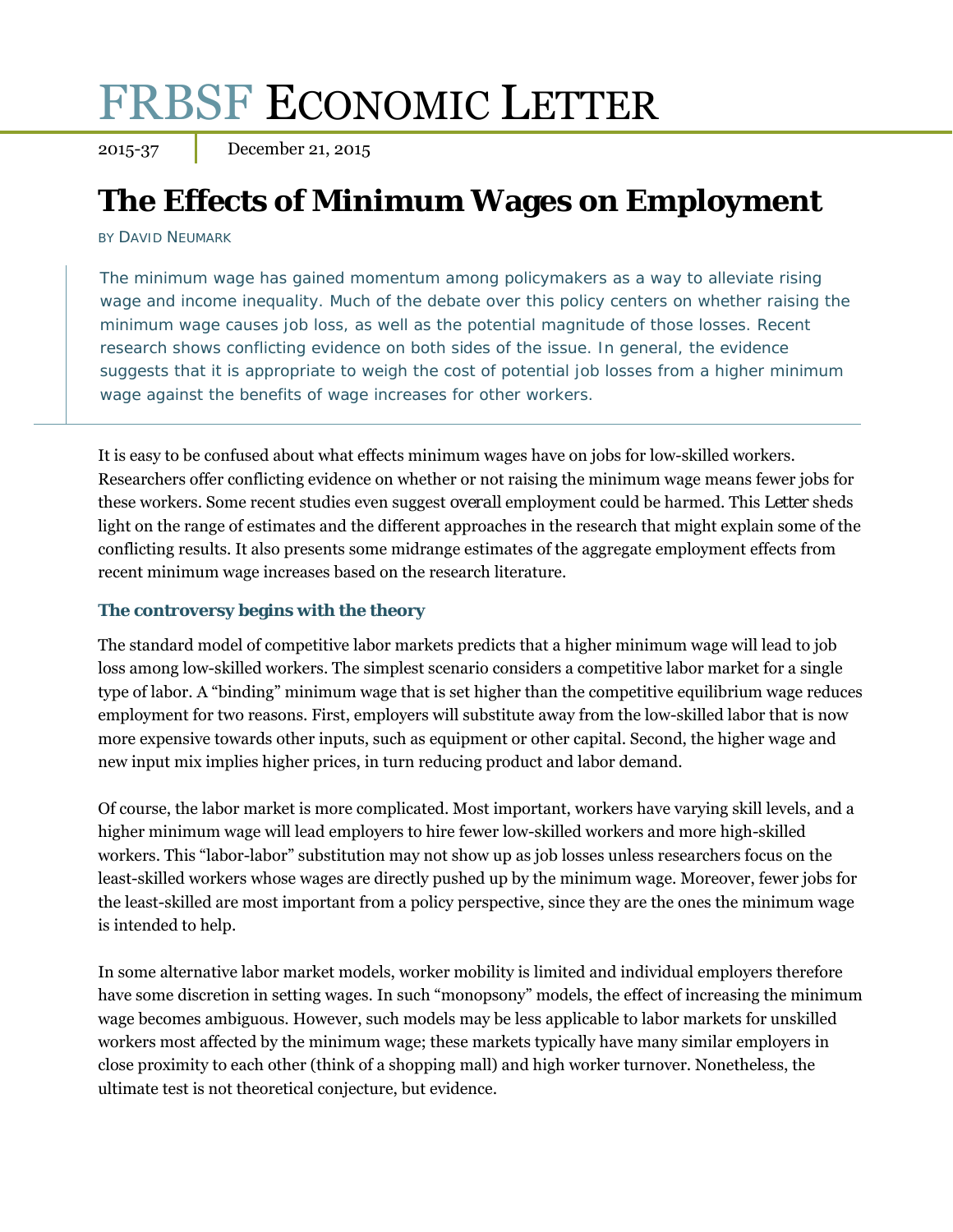#### **Recent research on employment effects of minimum wages**

The earliest studies of the employment effects of minimum wages used only national variation in the U.S. minimum wage. They found elasticities between −0.1 and −0.3 for teens ages 16–19, and between −0.1 and −0.2 for young adults ages 16–24. An elasticity of −0.1 for teens, for example, means that a 10% increase in the wage floor reduces teen employment by 1%. Newer research used data from an increasing number of states raising their minimum wages above the federal minimum. The across-state variation allowed comparisons of changes in youth employment between states that did and did not raise their minimum wage. This made it easier to distinguish the effects of minimum wages from those of business cycle and other influences on aggregate low-skill employment. An extensive survey by Neumark and Wascher (2007) concluded that nearly two-thirds of the more than 100 newer minimum wage studies, and 85% of the most convincing ones, found consistent evidence of job loss effects on low-skilled workers.

Research since 2007, however, has reported conflicting findings. Some studies use "meta-analysis," averaging across a set of studies to draw conclusions. For example, Doucouliagos and Stanley (2009) report an average elasticity across studies of −0.19, consistent with earlier conclusions, but argue that the true effect is closer to zero; they suggest that the biases of authors and journal editors make it more likely that studies with negative estimates will be published. However, without strong assumptions it is impossible to rule out an alternative interpretation—that peer review and publication lead to more evidence of negative estimates because the true effect is negative. In addition, meta-analyses do not assign more weight to the most compelling evidence. Indeed, they often downweight less precise estimates, even though the lower precision may be attributable to more compelling research strategies that ask more of the data. In short, meta-analysis is no substitute for critical evaluation of alternative studies.

A second strand of recent research that conflicts with earlier conclusions argues that geography matters. In other words, the only valid conclusions come from studies that compare changes among close or contiguous states or subareas of states (for example, Dube, Lester, and Reich 2010). A number of studies using narrow geographic comparisons find employment effects that are closer to zero and not statistically significant for both teenagers and restaurant workers. The studies argue that their results differ because comparisons between distant states confound actual minimum wage effects with other associated negative shocks to low-skill labor markets.

Some follow-up studies, however, suggest that limiting comparisons to geographically proximate areas generates misleading evidence of no job loss effects from minimum wages. Pointing to evidence that minimum wages tend to be raised when labor markets are tight, this research suggests that, among nearby states that are similar in other respects, minimum wage increases are more likely to be associated with positive shocks, obscuring the actual negative effects of minimum wages. Using better methods to pick appropriate comparison states, this research finds negative elasticities in the range of −0.1 to −0.2 for teenagers, and smaller elasticities for restaurant workers (see Neumark, Salas, and Wascher 2014a,b, and Allegretto et al. 2015 for a rebuttal). Other analyses that try to choose valid geographic comparisons estimate employment responses from as low as zero to as high as −0.50 (Baskaya and Rubinstein 2012; Liu, Hyclak, and Regmi 2015; Powell 2015; Totty 2015).

Some new strategies in recent studies have also found generally stronger evidence of job loss for lowskilled workers. For example, Clemens and Wither (2014) compare job changes within states between workers who received federal minimum wage increases because of lower state minimums and others whose wages were low but not low enough to be directly affected. Meer and West (2015) found longer-term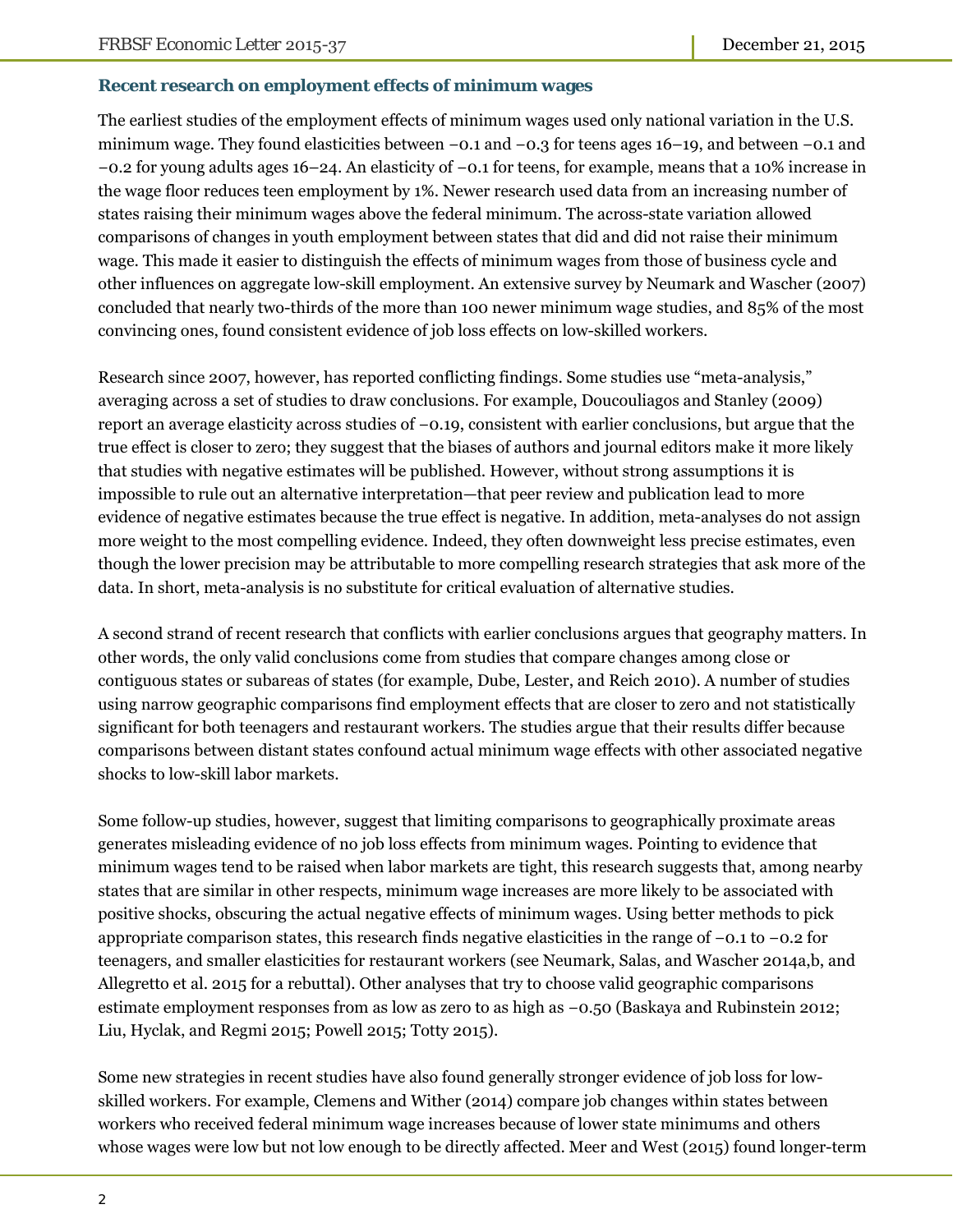dynamic effects of minimum wages on job growth; they suggest these longer-term effects arise because new firms are more able to choose labor-saving technology after a minimum wage increase than existing firms whose capital was "baked in."

How do we summarize this evidence? Many studies over the years find that higher minimum wages reduce employment of teens and low-skilled workers more generally. Recent exceptions that find no employment effects typically use a particular version of estimation methods with close geographic controls that may obscure job losses. Recent research using a wider variety of methods to address the problem of comparison states tends to confirm earlier findings of job loss. Coupled with critiques of the methods that generate little evidence of job loss, the overall body of recent evidence suggests that the most credible conclusion is a higher minimum wage results in some job loss for the least-skilled workers—with possibly larger adverse effects than earlier research suggested.

#### **Recent minimum wage increases and implications**

Despite the evidence of job loss, policymakers and the voting public have raised minimum wages frequently and sometimes substantially in recent years. Since the last federal increase in 2009, 23 states have raised their minimum wage. In these states, minimum wages in 2014 averaged 11.5% higher than the federal minimum (Figure 1). If these higher minimum wages have in fact lowered employment opportunities, this could have implications for changes in aggregate employment over this period.

Note that more states (31) had minimums above the federal level just before the Great Recession than do now (Figure 2). The average relative to the federal minimum was nearly three times as high at 32.3%. However, this is in part because the federal minimum wage has increased 41% since the beginning of 2007. To compare the average change across states between 2007 and 2014, I account for the smaller number of states with higher minimums in 2014 and their lower levels, and weight the states by their working-age population. I find that minimum wages were



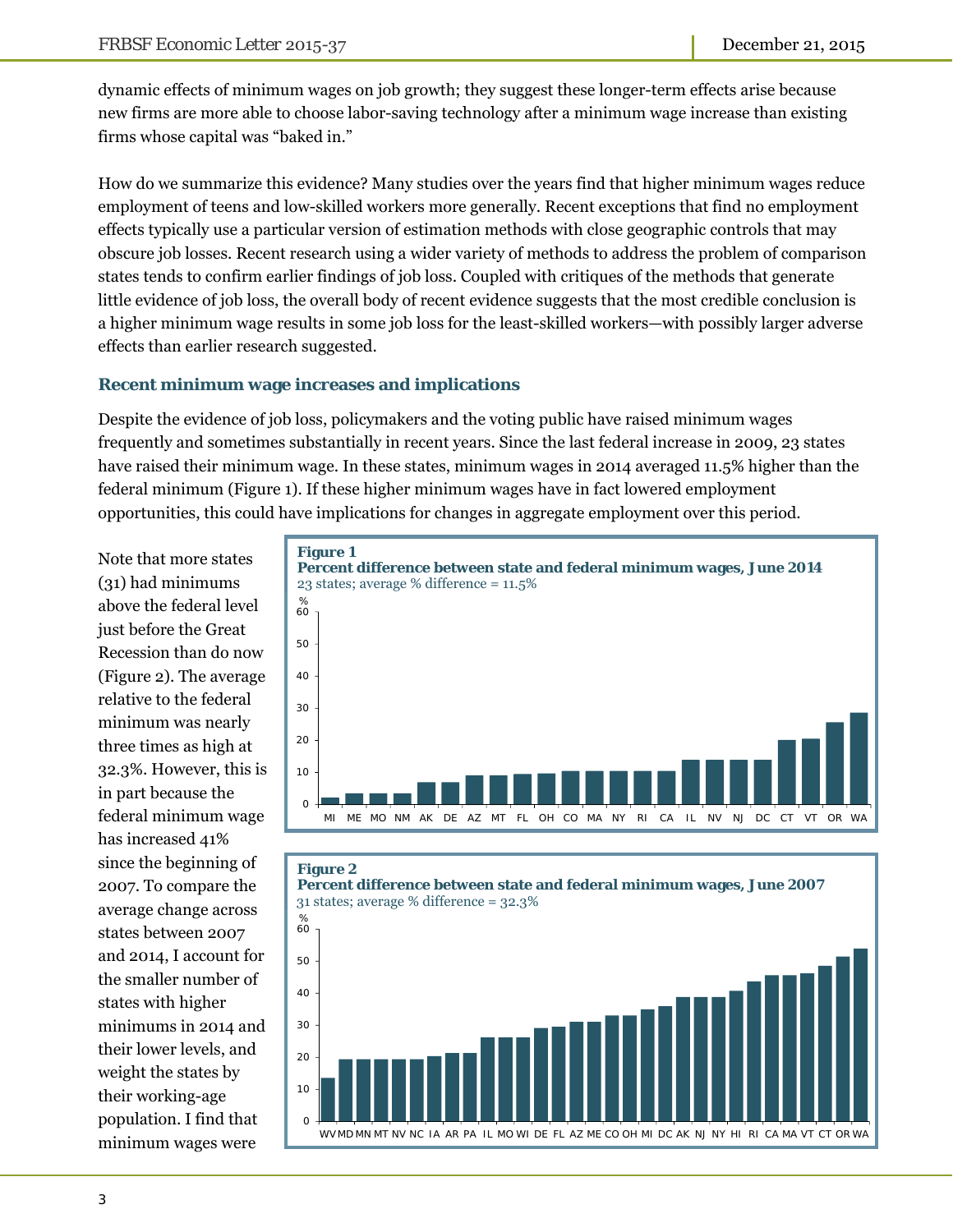roughly 20.6% higher in 2014 than in 2007, compared with a 16.5% increase in average hourly earnings over the same period. Thus, between the federal increases in 2007–09 and recent state increases, the minimum wage has grown only slightly faster than average wages in the economy—around 4.1% over the entire seven-year period.

From the research findings cited earlier, one can roughly translate these minimum wage increases into the overall job count. Among the studies that find job loss effects, estimated employment elasticities of −0.1 to −0.2 are at the lower range but are more defensible than the estimates of no employment effects. Some of the larger estimates are from studies that are likely to receive more scrutiny in the future.

Using a −0.1 elasticity and applying it only to teenagers implies that higher minimum wages have reduced employment opportunities by about 18,600 jobs. An elasticity of −0.2 doubles this number to around 37,300. If we instead use the larger 16–24 age group and apply the smaller elasticity to reflect that a smaller share of this group is affected, the crude estimate of missing jobs rises to about 75,600. Moreover, if some very low-skilled older adults also are affected (as suggested by Clemens and Wither 2014), the number could easily be twice as high, although there is much less evidence on older workers.

Thus, allowing for the possibility of larger job loss effects, based on other studies, and possible job losses among older low-skilled adults, a reasonable estimate based on the evidence is that current minimum wages have directly reduced the number of jobs nationally by about 100,000 to 200,000, relative to the period just before the Great Recession. This is a small drop in aggregate employment that should be weighed against increased earnings for still-employed workers because of higher minimum wages. Moreover, weighing employment losses against wage gains raises the broader question of how the minimum wage affects income inequality and poverty. This issue will be addressed in the next *Economic Letter*.

*David Neumark is Chancellor's Professor of Economics and Director of the Center for Economics & Public Policy at the University of California, Irvine, and a visiting scholar at the Federal Reserve Bank of San Francisco.* 

#### **References**

- Allegretto, Sylvia, Arindrajit Dube, Michael Reich, and Ben Zipperer. 2015. "Credible Research Designs for Minimum Wage Studies: A Response to Neumark, Salas, and Wascher." Unpublished manuscript.
- Baskaya, Yusuf Soner, and Yona Rubinstein. 2012. "Using Federal Minimum Wage Effects to Identify the Impact of Minimum Wages on Employment and Earnings across U.S. States." Unpublished paper, Central Bank of Turkey.
- Clemens, Jeffrey, and Michael Wither. 2014. "The Minimum Wage and the Great Recession: Evidence of Effects on the Employment and Income Trajectories of Low-Skilled Workers." NBER Working Paper 20724.
- Doucouliagos, Hristos, and T.D. Stanley. 2009. "Publication Selection Bias in Minimum-Wage Research? A Meta-Regression Analysis." *British Journal of Industrial Relations* 47(2), pp. 406–428.
- Dube, Arindrajit, T. William Lester, and Michael Reich. 2010. "Minimum Wage Effects Across State Borders: Estimates Using Contiguous Counties." *Review of Economics and Statistics* 92(4), pp. 945–964.
- Liu, Shanshan, Thomas J. Hyclak, and Krishna Regmi. 2015. "Impact of the Minimum Wage on Youth Labor Markets." *Labour*, early publication online.
- Meer, Jonathan, and Jeremy West. 2015. "Effects of the Minimum Wage on Employment Dynamics." *Journal of Human Resources*, early publication online.